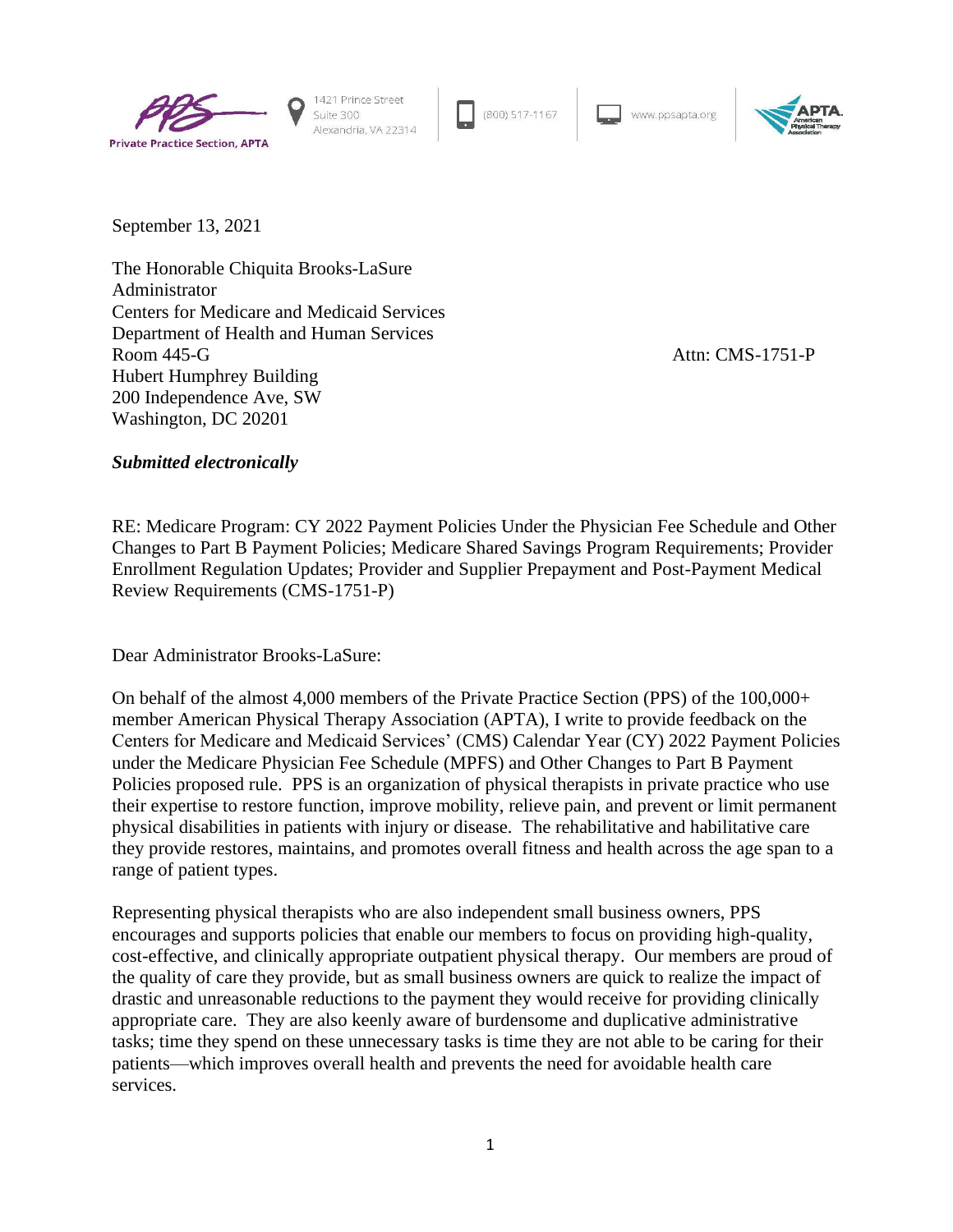In response to the 2022 MPFS proposed rule, PPS strongly urges CMS to consider the following recommendations and feedback informed by experiences of private practice physical therapists:

# **PHYSICIAN FEE SCHEDULE**

**Urge complete reassessment of the conversion factor and 3.75% reduction to payment** 

In this 2022 MPFS proposed rule, CMS proposed a conversion factor (CF) of \$33.58 which is a 3.75% reduction from the current rate and over three dollars less than the CF of 1998 which was \$36.6873. PPS strenuously objects to this additional CF reduction that follows on the heels of the drastic reduction in physical therapy payment that was just implemented in January 2021.

Physical therapists are suffering from the combined impact of the payment cuts and a drastic drop in patient volume. In the first 6 months of the pandemic, physical therapy saw a 34% reduction in Medicare Part B spending.<sup>1</sup> In light of the ongoing suppression of patient visits, challenges that the COVID-19 Public Health Emergency (PHE) places upon our ability to meet the needs of our patients, as well as the growing financial uncertainty within the Medicare payment system, we strongly urge CMS to utilize its administrative discretion to substantially mitigate the proposed CF reduction.

Since first proposed by CMS in 2019, PPS has stood in strong opposition to cuts to specialties that were tied to the change in Evaluation and Management (E/M) codes. Despite overwhelming and broad stakeholder along with Congressional opposition, the 2021 MPFS final rule proceeded to implement a 9% cut. Only because of Congressional intervention and enactment of the *Consolidated Appropriations Act, 2021* did physical therapists receive a 3.3% reduction this past January instead of the 9% reduction that CMS had intended. CMS' current proposal to cut reimbursement again fails to acknowledge or recognize the ongoing and extraordinary financial stress currently being felt by our nation's physicians and non-physician practitioners because of COVID-19. While inflation, staff salaries, insurance, rent, equipment, and supplies costs have increased, the conversion factor has repeatedly dropped; we remain steadfast in our position that these accumulating cuts will eviscerate the financial viability of private practice physical therapy clinics. An additional 3.75% reduction in reimbursement could jeopardize patient access to medically necessary services. Physical therapists in private practice will be hard-pressed to overcome the significant reduction in Medicare payment for services provided in outpatient therapy clinics at a time when the spread of COVID-19 remains unchecked and patient volume remains suppressed.

Furthermore, these proposed payment cuts cannot be viewed in isolation. If implemented, the proposed drastic reduction in payment would be in addition to the 2% sequestration reduction which had been on hold for over a year because of the PHE and is to remain on hold only through December 31, 2021. If both reimbursement cuts and sequestration are implemented on January 1, 2022, this will result in a cumulative 5.75% reduction in reimbursement for care provided to Medicare beneficiaries. Outpatient physical therapy providers who employ PTAs

<sup>&</sup>lt;sup>1</sup> https://www.ama-assn.org/system/files/2021-03/prp-covid-19-medicare-physician-spending.pdf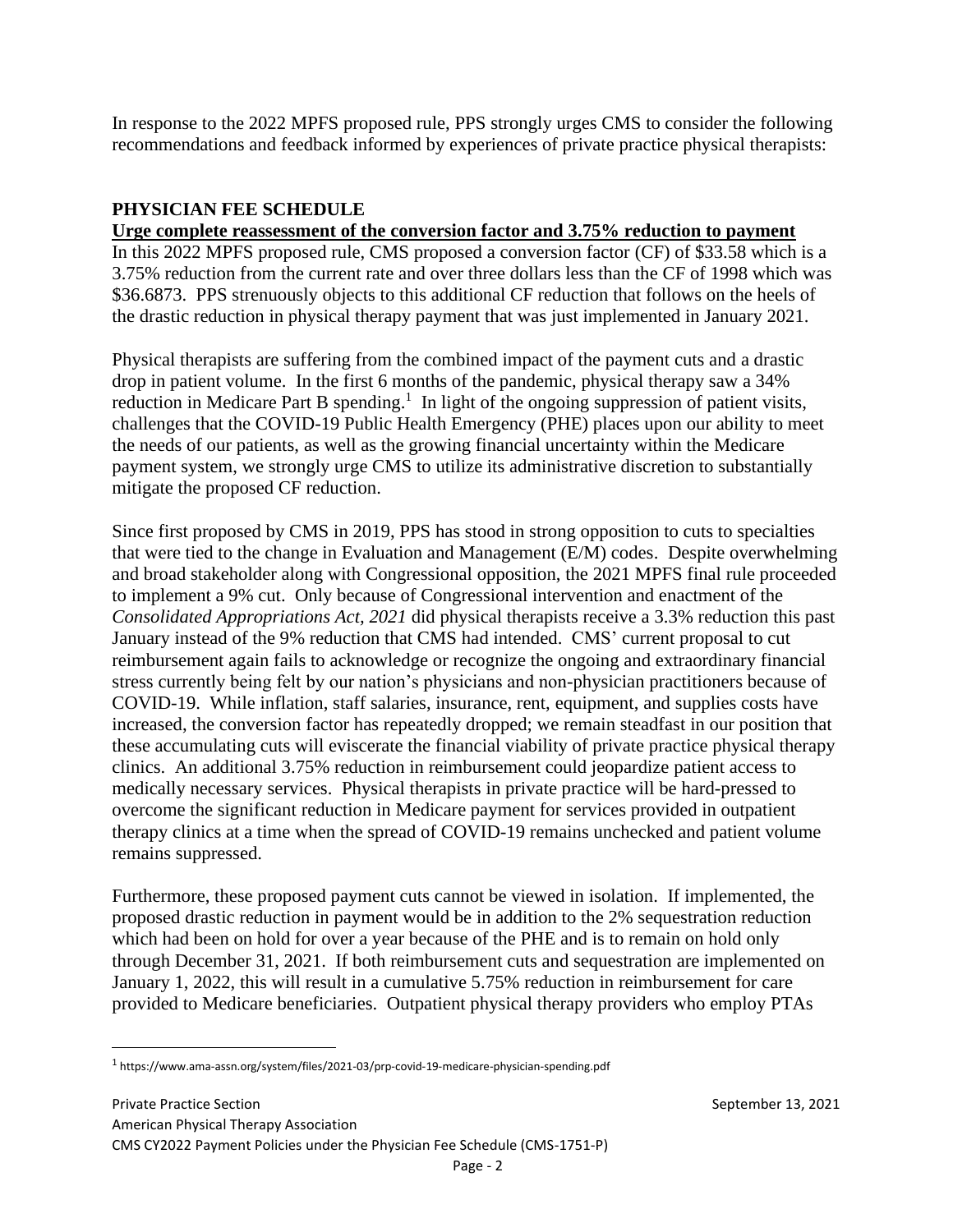will be faced with an additional 15% reimbursement reduction for services furnished in whole or in part by the physical therapist assistant (PTA) which is also planned for January 1, 2022. This cumulative payment reduction is likely to be catastrophic.

If the proposed 3.75% cut is implemented in 2022, PPS can assure CMS that many physical therapists, particularly those in rural and underserved areas, will be unable to weather these lower Medicare payments. Some will be forced to reduce essential staff or even close their practices while others may choose not to continue to treat Medicare beneficiaries and/or refuse to accept new Medicare beneficiaries. Each of these scenarios are avoidable should CMS modify its proposed payment reductions. PPS *suggests CMS use its regulatory discretion to pull back drastic cuts that would inevitably result in restricted beneficiary access to necessary physical therapy services which in turn would lead to delays of care, lack of continuity of care, and longer wait times; or in some cases cause patients to forego physical therapy care altogether*. It is similarly shortsighted for CMS to not consider that primary care providers and referring physicians will have fewer choices when referring patients to physical therapy if physical therapists are forced to close or limit their practices as a result of these cuts. Furthermore, research has shown that hampering access to physical therapy, via lower payment, will result in an increase in overall total physical medicine costs.<sup>2</sup>

In order to ensure that community-based providers will be available to meet patient demand, it is crucial that CMS reimburse outpatient physical therapy providers at a level that will allow them to continue to deliver high-quality care to their patients. This is especially the case because patients in need of physical therapy are increasingly complex to evaluate and treat—from those who have experienced shorter hospital stays and home health coverage following the onset of the medical issue to those who have delayed necessary care because of the PHE. *When determining reimbursement rates, it is crucial that CMS recognize the tremendous value of physical therapy in the outpatient setting while also understanding that those providers cannot continue to deliver care to patients if fee schedule rates are repeatedly reduced*. CMS must recognize that an over 7% percent reduction in reimbursement over the course of 2 years for physical therapists fails to align with CMS' efforts to drive better patient access to care and management. *PPS supports the policy recommendations submitted to CMS by the APTA which include changes that could be made to the E/M code policy, cancelation of the G2211 add-on code, and revaluation of additional physical therapy codes that are analogous to E/M codes*.

MPFS rates set by CMS also impact the fee schedules of private payors. PPS would like to remind CMS that any decision to cut Medicare reimbursement will inevitably result in decreased payment rates when our members provide care for Veterans, TRICARE enrollees, Medicare Advantage beneficiaries, and commercially insured patients. It is unreasonable and irresponsible for CMS to create an environment where private practice physical therapists—who are both small business owners and providers—are asked to deliver high-quality, cost-effective care without being afforded sufficient payment. PPS takes this opportunity to remind policy makers that because physical therapists are not currently a provider type who may opt out of Medicare, a

<sup>2</sup> [Health Serv Res.](https://www.ncbi.nlm.nih.gov/pubmed/29790166) 2018 Dec;53(6):4629-4646. doi: 10.1111/1475-6773.12984. Epub 2018 May 23, https://www.ncbi.nlm.nih.gov/pubmed/29790166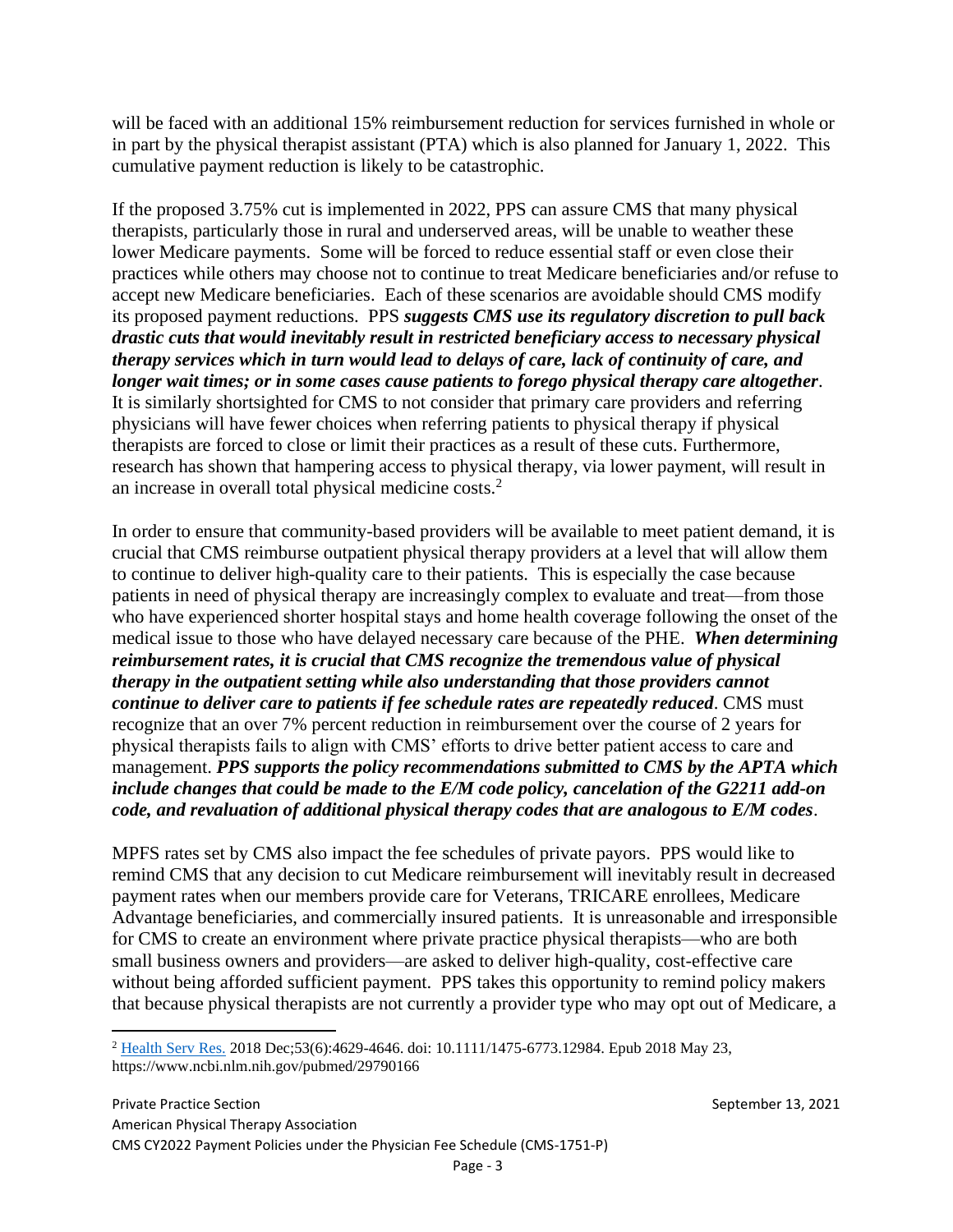significant number of physical therapists may simply choose to stop treating Medicare beneficiaries all-together. While not their preference, therapists may need to do so in order to maintain a viable business. Should CMS share our concern, *PPS suggests that the Agency provide Congress the necessary technical assistance and support for adding physical therapists to the list of providers that may opt out of Medicare*, ideally on a case-by-case basis, in order to truly protect patient access in communities across America.

# **Enable Essential Healthcare Providers to Provide Accessible and Optimized Care**

As PHE-designated essential healthcare providers, physical therapists are caring for COVID-19 survivors who need rehabilitative care as well as the patients who have delayed accessing therapy due to the pandemic. Most private practice physical therapists have been challenged repeatedly for over 18 months by delays of elective surgeries as well as the impact of following federal guidelines such as social distancing which have aimed at mitigating the transmission of COVID-19. As referenced earlier, the American Medical Association (AMA) found that physical therapy had the sharpest drop in Medicare revenue of all medical specialties—suffering a 34% reduction in Medicare Part B spending from January to June 2020.<sup>3</sup> Private practice physical therapists are trying to manage this significant disruption, and in some cases collapse, of their business model; they are struggling to meet short-term obligations such as payroll and rent, in many cases also making painful decisions to furlough staff. Many community-based outpatient physical therapy clinics, who are barely hanging on through the joint impact of the public health emergency and economic crisis, are also being forced to consider whether to close their doors forever or hover on the brink of insolvency.

PPS' recommendations below contain a response to CMS' proposed policies as well as suggestions for how to increase patient access to cost-effective and necessary care while reducing administrative burdens for physical therapists in private practice who are focused on meeting the clinical needs of their patients.

# **Physical Therapist Assistants**

# Modify Physical Therapist Assistant Differential

In our private practice clinics, physical therapist assistants (PTAs) implement components of patient care, obtain treatment-related data, and collaborate with their supervising physical therapist to modify care as necessary. They are an integral part of our care team—enabling us to provide physical therapy services that meet the needs of our community. The *Balanced Budget Act of 2018* requires that on January 1, 2022, some form of the PTA differential go into effect. Under normal circumstances a drastic reduction in payment would be a challenge. However, the PHE is ongoing and the 15% payment differential will be added on to the 3.75% reduction in Medicare reimbursement, the existing 7% (on average) cut to payment due to multiple procedure payment reduction, as well as the return of the 2% Medicare sequester. This cumulative 27.75% reduction in payment for care provided in whole or in part by PTAs is indefensible.

<sup>&</sup>lt;sup>3</sup> https://www.ama-assn.org/system/files/2021-03/prp-covid-19-medicare-physician-spending.pdf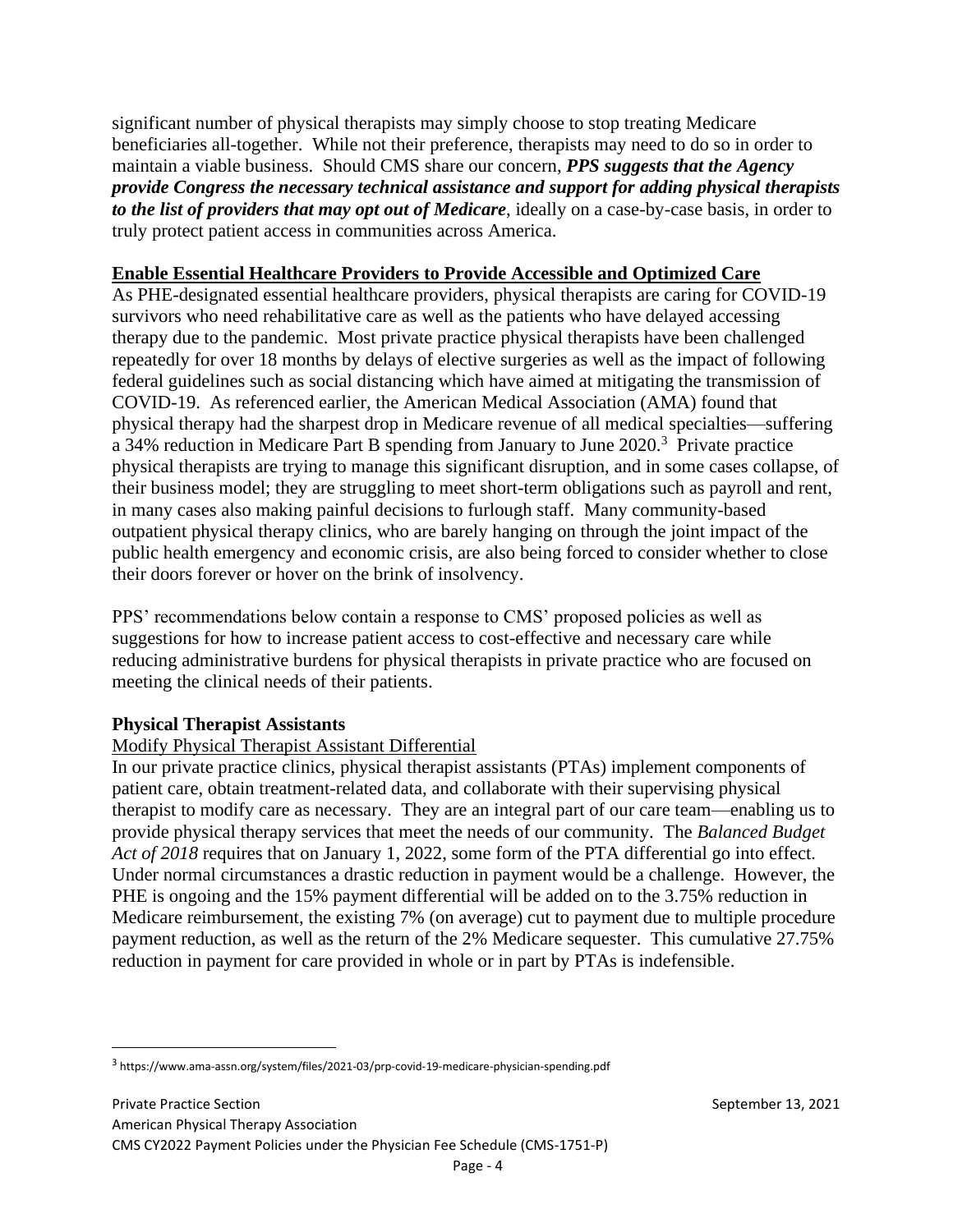PPS urges CMS to use its regulatory authority to mitigate the impact that these cuts will have on independent practices who employ PTAs. To that end, *PPS implores CMS to delay implementation of the payment differential until January 1, 2023, in order to give providers additional time to recover from the pandemic* while also *granting the Agency additional time to provide education and technical assistance on implementation to enable both therapy providers and MACs to accurately code for proper CQ/CO modifier application* instead of providing as little as six weeks between when the final rule is released and when the finalized changes must be implemented in clinical settings and billing systems.

If a one-year delay is not possible, at the very least *PPS suggests CMS delay implementation of the therapist assistant differential for those providers working in small practices* (as defined in the 2022 MPFS proposed rule, practices with 15 or fewer eligible clinicians under a TIN) and *delay imposing the differential on those PTAs and OTAs who are providing care in rural and underserved areas*. Americans living in rural, medically underserved, and health professional shortage areas face hurdles when attempting to access health care services. In many of these settings, it is challenging for clinics to be able to recruit or afford to pay the salary of enough physical therapists to meet their patient volume, therefore access to physical therapy in these areas often depends on employing PTAs in community-based clinics such as those owned and operated by PPS members. These two changes will protect patients' ability to access physical therapy care in these geographic locations. In addition, those who seek care from small practices—as well as the PTAs who play crucial roles in the care team—will be protected from becoming the collateral damage of cut upon cut in reimbursement. It must be re-emphasized that these practices will be operating under the combined impact of the reduction of the conversion factor, the reinstatement of the Medicare sequester, and the implementation of the PTA/OTA payment reduction—all while the country is still in the midst of the COVID-19 PHE. Our member providers are struggling to remain economically viable in the face of each of these successive reimbursement cuts. Regulatory action from CMS could help alleviate this crisis.

PPS appreciates CMS' additional clarifications to the "midpoint rule" policy and "two remaining unit" scenarios. The examples provided make it clear that CMS recognizes the importance of enabling physical therapists to be fully compensated for their time when care was provided jointly by a therapist and a therapy assistant. While not discussed by CMS in this proposed rule, PPS recommends that the Agency apply a similar philosophical approach to non-timed code scenarios. For example, on untimed CPT codes, *PPS recommends that if the therapist provided any minutes of the untimed service, that CPT code would be billed without the CQ/CO modifier* since it is an untimed code.

Verify that PTA/OTA Differential does not impact Medicare beneficiary copays In the proposed rule CMS states: "Under sections 1834(k) and 1848 of the Act, payment is made for outpatient therapy services at 80 percent of the lesser of the actual charge or applicable fee schedule amount (the allowed charge). The remaining 20 percent is the beneficiary copayment. For therapy services to which the new discount applies, payment will be made at 85 percent of the 80 percent of allowed charges. Therefore, the volume discount factor for therapy services to which the CQ and CO modifiers apply is:  $(0.20 + (0.80^* 0.85))$ , which equals 88 percent."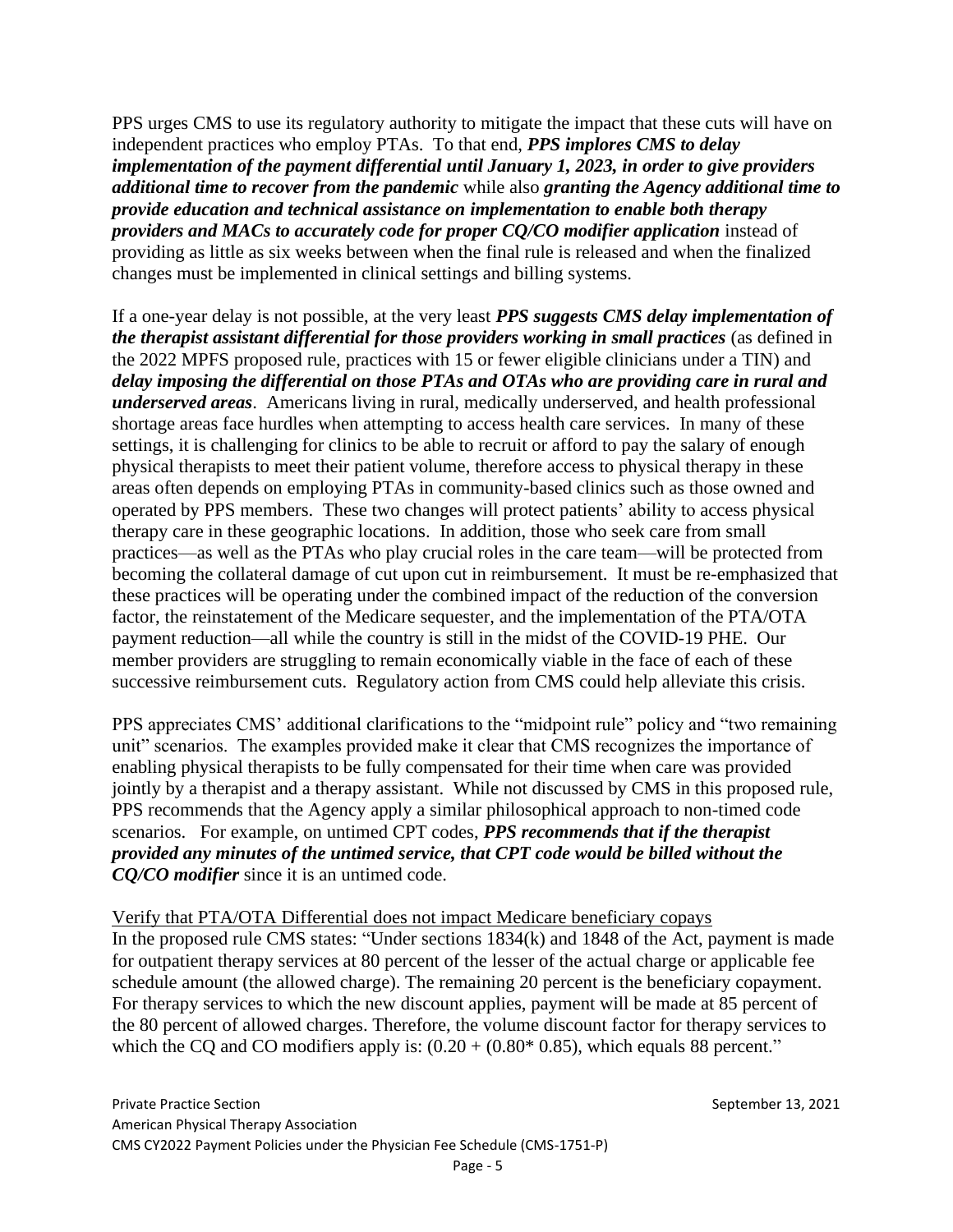APTA sought feedback from CMS on stakeholder calls following publication of the proposed rule and received confirmation that the 15% reduction in payment does not impact the 20% of the fee schedule amount attributable to beneficiary copayment, and that providers should charge patients a copay based on the allowed amount before application of the modifier and the differential. We agree with this protocol but request verification and that CMS include this important clarification in the MPFS final rule so that providers can confidently and accurately charge the correct copayment amount.

Permanently implement general supervision for Physical Therapist Assistants in private practice PTAs provide physical therapist services under the direction and supervision of a physical therapist. As a result of the flexibilities granted for the duration of the PHE, supervisors of PTAs continue to be able to "meet the immediate availability requirement for direct supervision through the use of real-time, audio/video technology" and do so "when use of such technology is indicated to reduce exposure risks for the beneficiary or health care provider." The prompt issue of supervision flexibility in 2020 has supported uninterrupted care for Medicare beneficiaries during the PHE. In this proposed rule, CMS indicates that it is willing to make this flexibility permanent so that moving forward "direct supervision" could "include immediate availability through the virtual presence of the supervising physician or practitioner using real time, interactive audio/video communications technology without limitation." *PPS requests confirmation that CMS intends this proposed permanent change to not be restricted to instances "when use of such technology is indicated to reduce exposure risks for the beneficiary or health care provider."* 

CMS' modified direct supervision proposal would require either in-person availability or the use of real-time, audio/video technology to satisfy the direct supervision requirement when a PTA is treating Medicare beneficiaries. Under this proposal, the practice is severely limited if the supervising physical therapist is unable to be in the clinic or unable to use both the audio and visual components of telecommunication. In contrast, current CMS general supervision policy only requires the use of "telecommunications". This disparity increases administrative burden and could also impact patient care—especially for those patients who are located in rural areas where broadband or cellular infrastructure is lacking or limited. Through no fault of their own, patients in rural areas would not have as many choices as their suburban or urban counterparts who have better access to the infrastructure necessary to utilize combined audio and visual technologies. While PPS appreciates that CMS is willing to modify PTA supervision standards for private practice settings, *instead of this incremental change, PPS strongly recommends that CMS use its authority to wholly modify the supervision requirements from direct to general supervision for physical therapist assistants in private practice settings as outlined in 42 CFR 410.60(a)(3)(ii) and (c)(2).*

Physical therapists are licensed (and PTAs are either licensed or certified) in all states, the District of Columbia, and the U.S. Virgin Islands. Under Medicare, the level and frequency of PTA supervision differs by setting and by state or local law; if state or local practice requirements are more stringent, the physical therapist and PTA must comply with their state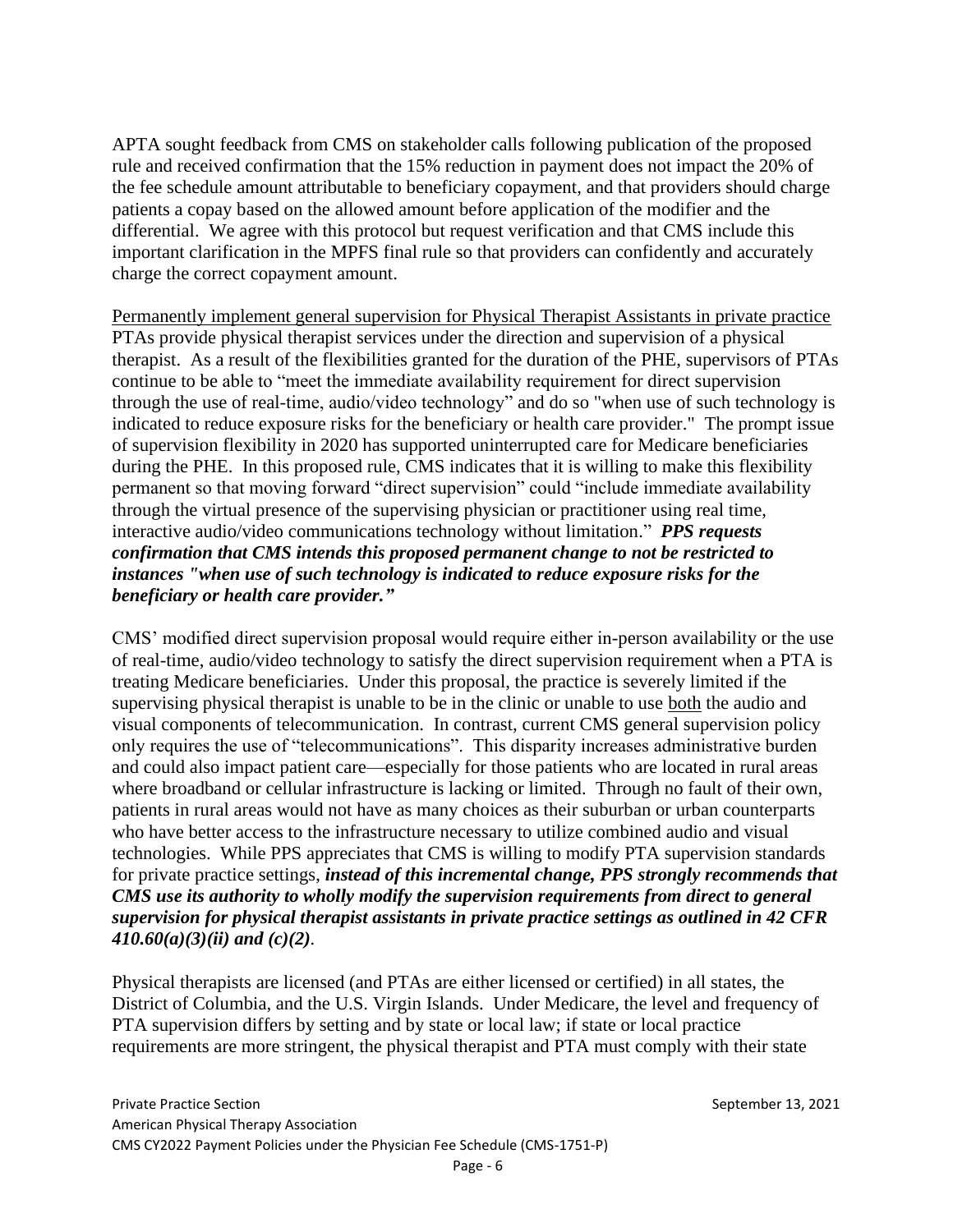practice act. The current direct supervision requirement as well as the proposed regulation- which both arbitrarily apply only to private practice settings—are more burdensome than the general supervision requirements in 44 states**.** <sup>4</sup> Adjusting this Medicare policy would have an immediate impact in those 44 states because at this time the only obstacle to using general supervision is Medicare's direct supervision requirement. Furthermore, making the supervision requirement consistent across outpatient settings will decrease administrative burden and confusion as well as ease compliance on the part of providers who work and manage staff in more than one type of outpatient setting. Therefore, *PPS recommends that CMS permanently allow general—not direct—supervision of physical therapist assistants in private practice, without limitation, that could be satisfied through audio-only communication.*

# **Telehealth**

Permanently add physical therapy codes to Medicare telehealth services list Current law does not include physical therapists in the list of eligible distant site practitioners identified in section 1842(b)(18)(C) of the Social Security Act. However, there is no statutory restriction against CMS adding Therapy Procedures, CPT codes 97110, 97112, 97116, 97150, and 97530; Physical Therapy Evaluations, CPT codes 97161 – 97164; Therapeutic Procedures, CPT codes 97535, 97537, and 97542; and Therapy Tests and Measurements services, CPT codes 97750, 97755, and 97763 to the list of Medicare telehealth services which would be permanently covered. In the 2021 MPFS, CMS requested input about which CPT codes should be permanently included in the list of Medicare telehealth services. PPS is disappointed that, despite strong stakeholder support and the rationales submitted to the Agency by providers as well as telehealth organizations, CMS continues to omit these physical therapy services codes from the list of permanently covered telehealth services. APTA's 2022 MPFS comment letter reiterates the evidence it provided in 2021 to support CMS' inclusion of these codes in the Category 2 list; PPS suggests CMS take this evidence into consideration once again. *PPS recommends that the Agency proactively add physical therapy CPT codes to the list of Medicare telehealth services* in response to the widespread acknowledgement of the value of providing care via telehealth and in anticipation of the likelihood of legislative change.

As a result of the *CARES Act* waiver, physical therapists have been providing physical therapy services via telehealth, resulting in ample evidence of the clinical benefit of physical therapy services provided to patients via telehealth. Focus on Therapeutic Outcomes (FOTO) studied patients whose care was provided via telehealth by comparing outcomes data collected during the first six months of the PHE with its historical outcomes data. FOTO found that physical therapy provided to rehabilitation patients in-person and physical therapy provided via telehealth methods (videoconference, phone, and email) were equally as effective for improving patients' functional status.<sup>5</sup> The study also found that patients receiving care via telehealth methods were

<sup>4</sup> Forty-four states require general supervision; in six states, supervision level differs by settings; the District of Columbia requires onsite supervision; and in both Puerto Rico and the USVI, the supervision level is undetermined. Federation of State Boards of Physical Therapy Jurisdiction Licensure Reference Guide [https://www.fsbpt.net/lrg/Home/SupervisionRequirementLevelsBySetting.](https://www.fsbpt.net/lrg/Home/SupervisionRequirementLevelsBySetting)

<sup>&</sup>lt;sup>5</sup> Overview of Telehealth and Outcomes in Rehabilitation," Mark Werneke, PT, MS, Dip. MDT, Daniel Deutscher, PT, PhD, Deanna Hayes, PT, DPT, MS; https://www.nethealth.com/2020-study-shows-telehealth-is-as-effective-inrehab-therapy-as-in-person-care/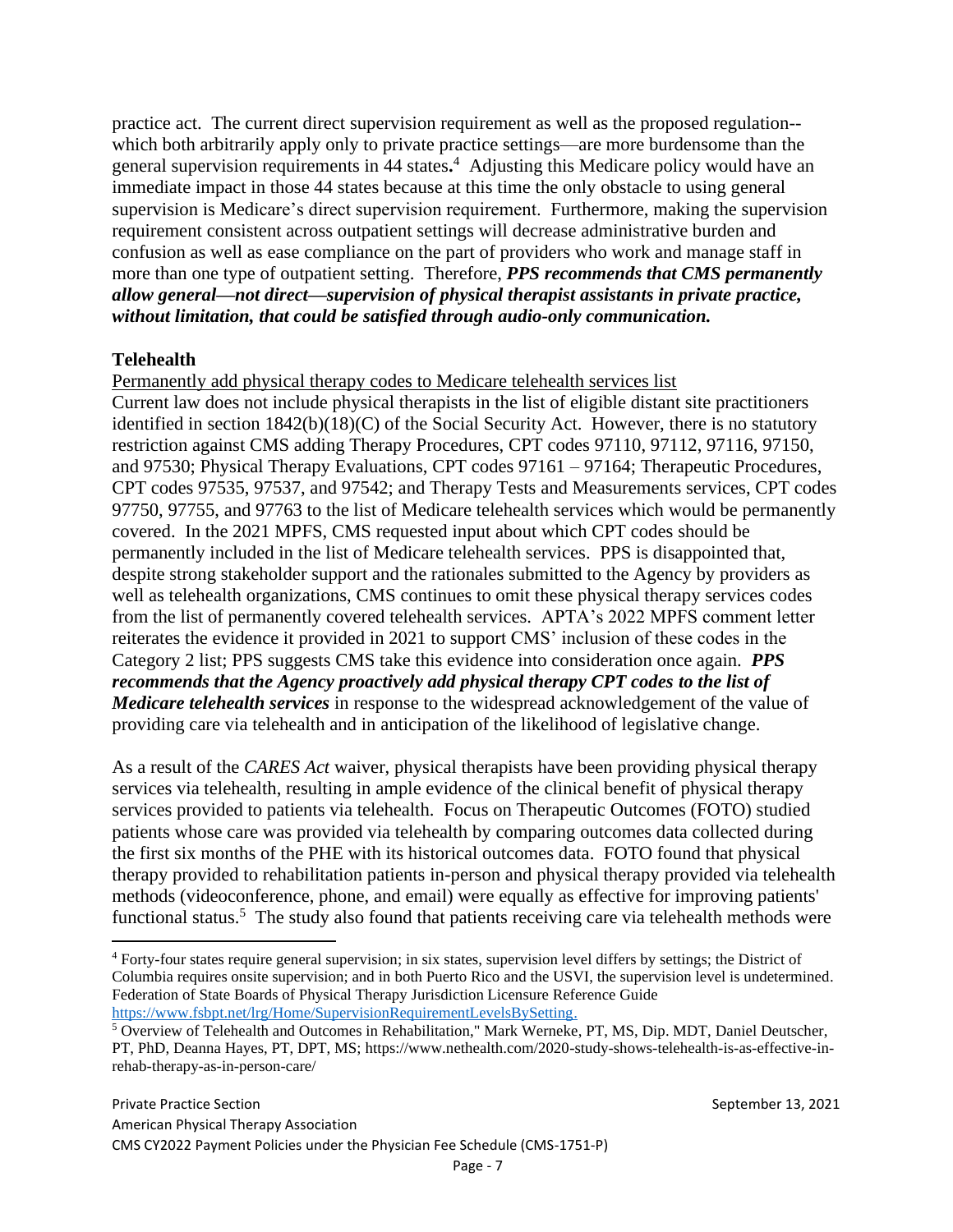just as satisfied as patients receiving exclusively face-to-face therapeutic care; furthermore, the research suggested that utilizing telehealth may provide additional benefits, including costsavings and the ability to reach more patients, particularly those in remote areas or with limited access to transportation.<sup>6</sup> Even if payment is currently restricted to instances where the care is provided "incident to" a physician's care, *PPS continues to encourage CMS to permanently extend Medicare coverage and payment to physical therapy services*. While the physical therapy services provided independently by a physical therapist in private practice would not be "incident to", we take this position because it is our mission as physical therapists to facilitate the improved function of patients in need of physical therapy.

While PPS hears CMS' concerns that coding confusion may arise, PPS is committed to educate our members so that they understand that by statute (outside of the PHE-related waivers implemented on April 30, 2020) CMS is currently only able to provide coverage and payment for physical therapy provided via telehealth to physicians and other practitioners who are authorized by law as distant site providers to bill telehealth.

### Enable physical therapists to use Remote Therapeutic Monitoring codes

Remote therapeutic monitoring (RTM) is an important and valuable component of physical therapist practice; it also has the potential to improve patient care, enhance the effectiveness of home exercise and self-management programs, accelerate recovery, and promote patient and/or caregiver self-efficacy. Physical therapists routinely prescribe home exercises, physical activity plans, and self-management plans that are a critical component of the overall physical therapy plan of care. Absent the use of remote monitoring technologies, physical therapists must rely on the patient's self-report and observed performance during an in-person treatment session to assess the patient's proficiency with these assigned programs. In contrast, remote monitoring technologies provide physical therapists with the ability to determine in actual (or close to) realtime if a patient is engaged in these prescribed activities as well as the frequency with which the programs are being done. In some cases, therapists are also able to monitor the quality of the patient's performance. Additionally, important patient-reported feedback such as pain level, level of confidence, and rating of perceived exertion responses to home exercise and selfmanagement programs can be gathered in real-time and therefore more accurately.

Putting aside the current disagreement between the AMA and CMS about whether or not RTM codes were designed to be used by physical therapists and other providers who cannot bill E/M codes (and are thereby unable to use remote patient monitoring codes), PPS remains frustrated with CMS' position that despite the proven value of obtaining health information via technology and providing physical therapy care via telehealth that physical therapists are not permitted to bill RTM codes. Compounding the problem is that physical therapists are currently permitted to furnish and bill for their services both independently as well as incident-to a physician. PPS members do not practice incident-to a physician. Instead, they operate solo practices or run their own clinics. Should CMS' reasoning regarding the RTM codes be applied to existing physical therapy codes, physical therapists would only be permitted to practice incident-to a physician—

<sup>6</sup> https://www.prnewswire.com/news-releases/ground-breaking-net-health-study-compares-telehealth-rehab-therapywith-in-clinic-visits-301135101.html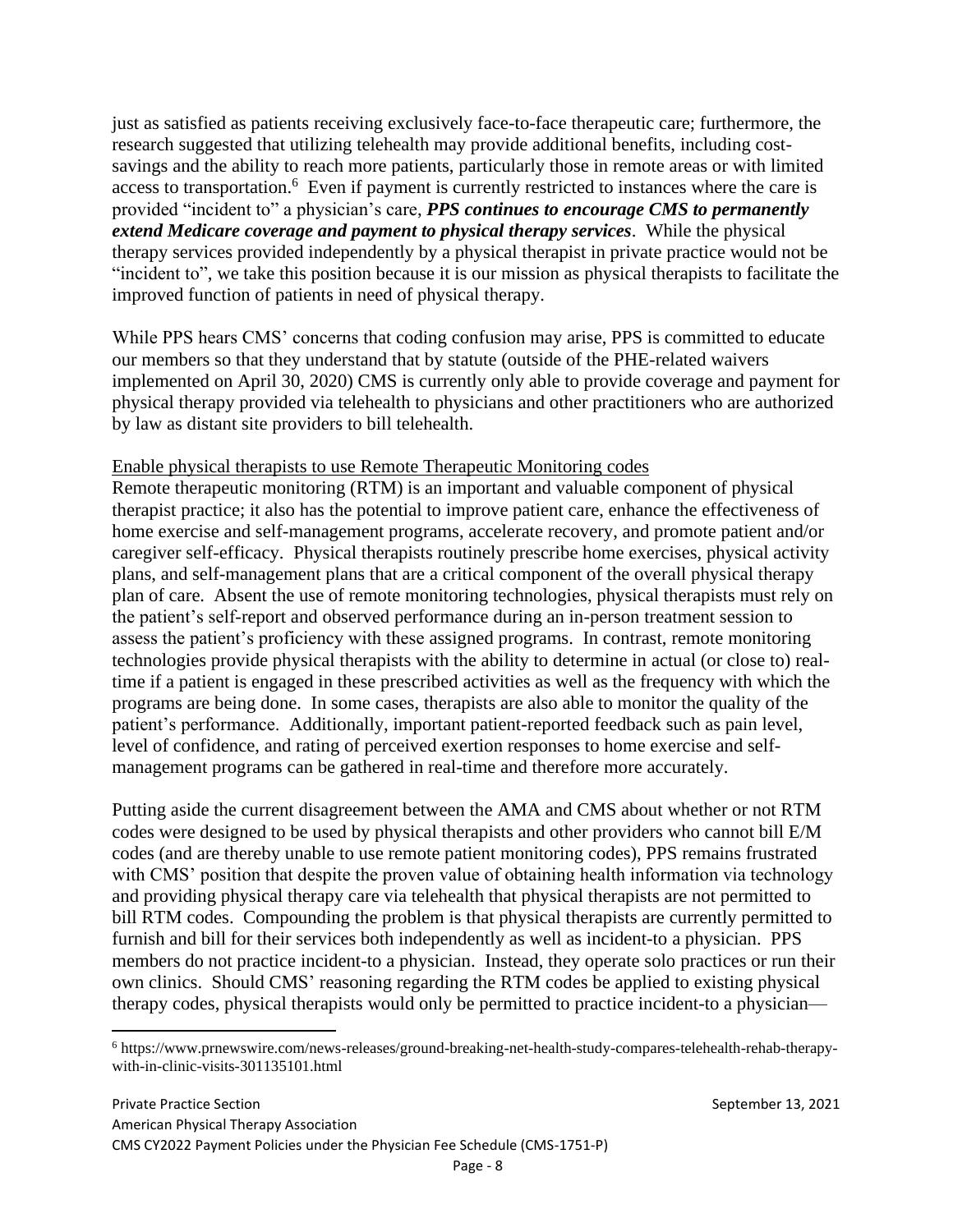thereby eliminating the private practice physical therapy business model. PPS sincerely doubts that this is the intent of the Agency; therefore, *PPS requests that CMS create G codes that will support the use of RTM by physical therapists as part of a physical therapy plan of care*. Any G codes that would be developed would need to reflect the following work and expense aspects of a physical therapist delivering these services:

- Time spent instructing the patient in the use of a remote therapeutic monitoring technology
- Time spent analyzing the data and using the information to make decisions regarding the patient's plan for care, as well as follow-on decisions when care is ongoing
- Cost of the remote therapeutic monitoring technology

PPS suggests CMS consider the examples of the use of remote therapeutic monitoring by physical therapists submitted by American Physical Therapy Association.

Support statutory change to extend telehealth coverage to physical therapists Recognizing some statutory limitations that CMS faces, PPS is committed to pursuing legislation that will remove disparities in coverage and empower CMS to pay for physical therapy care provided by physical therapists utilizing telehealth methods. *PPS recommends that the Agency provide robust and supportive technical assistance to Members of Congress working on legislation that will allow for payment for physical therapy services provided by physical therapists or PTAs via telehealth.*

# **Modify therapy Plan of Care Certification requirement**

In light of the mounting Medicare reimbursement cuts proposed by CMS, PPS recommends the Agency utilize its regulatory authority to reduce administrative burdens on those same providers. One such opportunity would be to modify the requirement that a therapy plan of care be certified by a physician or nonphysician practitioner (NPP). Pursuant to Medicare Benefit Policy Manual Chapter 15 Section 220, a plan of care must contain diagnoses, long-term treatment goals, and type, amount, duration, and frequency of therapy services. CMS requires physicians or NPPs to certify a patient's therapy plan of care with a dated signature on the plan of care or with another document that indicates approval of the plan of care. The manual states that it is not appropriate for a physician or NPP to certify a plan of care if the patient was not under the care of some physician or NPP at the time of the treatment, or if the patient did not need the treatment. By certifying an outpatient plan of care for physical therapy, a physician or NPP is certifying that: services are or were required because the individual needed therapy; a plan for furnishing therapy has either been established by a physician or NPP or by the therapist providing such services and is periodically reviewed by a physician; and services are or were furnished while the individual was under the care of a physician. Chapter 15 also states that there is no Medicare requirement for an order. However, "when documented in the medical record, an order provides evidence that the patient both needs therapy services and is under the care of a physician."

Compliance with the requirement for a physician signature on a therapist-developed plan of care imposes a significant logistical and administrative burden for both therapy providers and physicians/NPPs—taking valuable time and resources away from delivering patient care.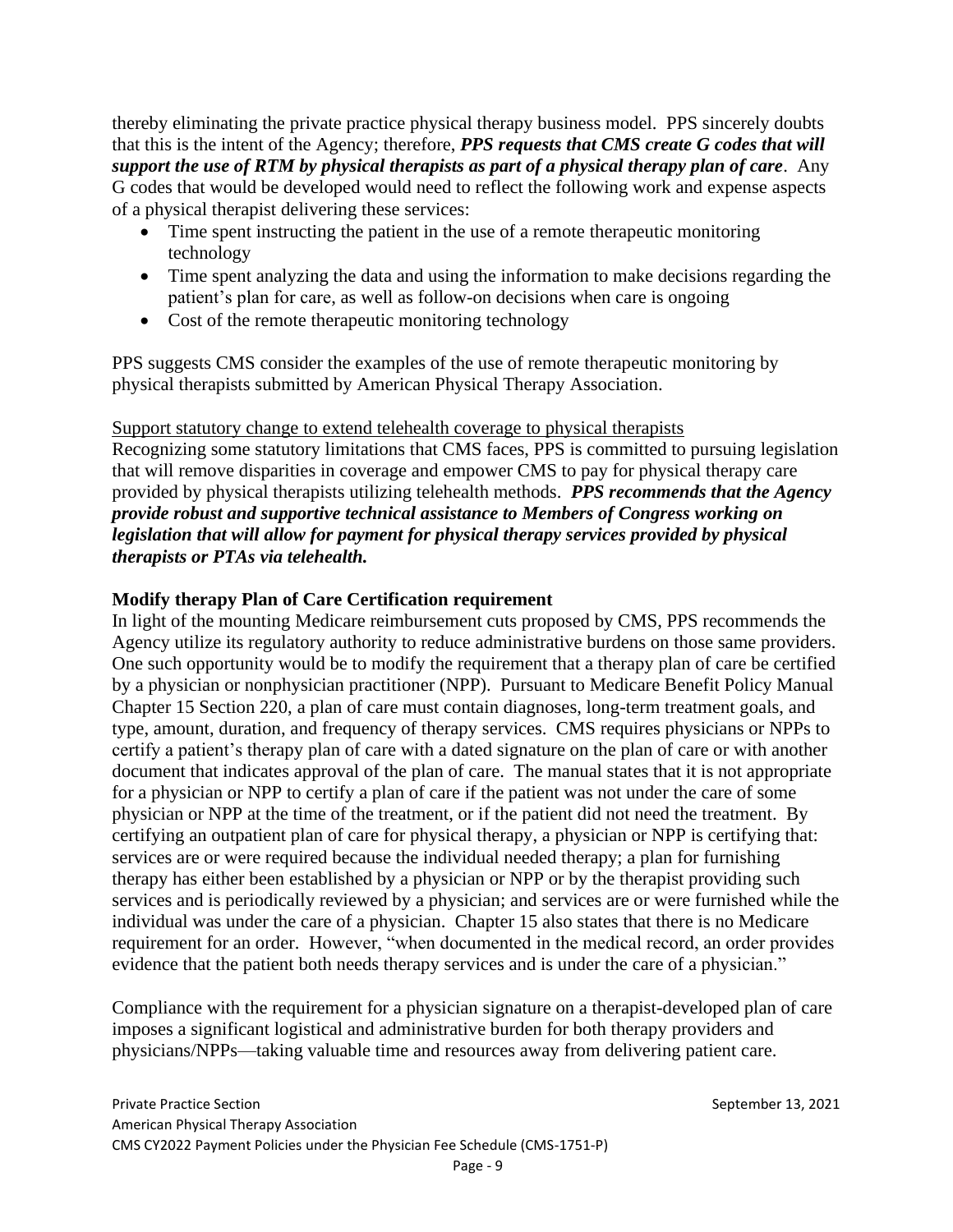Forcing physical therapists to develop and then send the plan of care to the physician for signature is a burdensome and unnecessary process that often takes weeks, even during normal circumstances. The average wait time has grown significantly during the COVID-19 PHE. Because signing plans of care may not be a priority for a physician, care (despite multiple requests) is frequently delayed while awaiting a physician signature. Although an unintended consequence, this avoidable delay places the beneficiary's health at risk. Moreover, in some instances, physicians ask beneficiaries to come to their office for a visit before they will sign the plan of care. This visit typically results in checking of vital signs, medication review, and a request for a referral. Beneficiaries have voiced frustration that this superficial visit results in out-of-pocket costs for the beneficiary and a cost to Medicare, but provides no clinical benefit; instead, the visit is for the sole purpose of obtaining an approval to activate their right to receive therapy services.

It is unique in the Medicare program that in order for physical therapists to be compliant with Medicare policy and be paid for patient care, they must rely on another providers' administrative efficiencies and timeliness. During normal circumstances, delays and a lack of physician response are common. Additionally, in situations where the physical therapist has performed due diligence in requesting a physician signature on the plan of care but has not received a physician response, the therapist is left with an inadequate paper trail of the interaction. Furthermore, in instances of delayed certifications, the therapist must identify and compile evidence necessary to justify the delay, when often they have no way of knowing nor control over why the physician/NPP has not certified a submitted plan of care. If a provider does not have the documentation to support the delayed certification or recertification, this leads to denials by Medicare Administrative Contractors and other CMS contractors when they are performing a pre-payment or post-payment medical record review. Frustratingly, while the medical record may clearly illustrate the medical necessity of therapy services, CMS contractors deny payment or seek recoupment if the plan of care is missing a signature, if the signature was not obtained within the required timeframe, or even if the signature is of marginal or questionable legibility (as stamped signatures are not allowed). The administrative burden of this regulation is indefensible, anti-patient, and unnecessary. It also reflects the fact that Medicare has not updated key portions of its' benefit policy manual (chapter 15, sections 220- 230) well over 25 years. Fundamentally, a physician's inaction should not result in patients suffering a delay in care and a shifted burden where physical therapists are held responsible and possibly subject to medical review simply because they were unable to elicit a response.

In further support of our request that CMS review of this policy, PPS would like to point out that the plan of care signature requirement is at odds with contemporary physical therapist practice. Every state, the District of Columbia, and the U.S. Virgin Islands have removed from their statutes all or some of the referral requirements or order provisions for physical therapist evaluation and treatment. So that Medicare beneficiaries have equal access to care, CMS policy should align with state laws which have recognized that physical therapists are highly educated healthcare professionals who can provide evaluation and treatment services within their respective disciplines without the need for an order or referral from any other health care professional.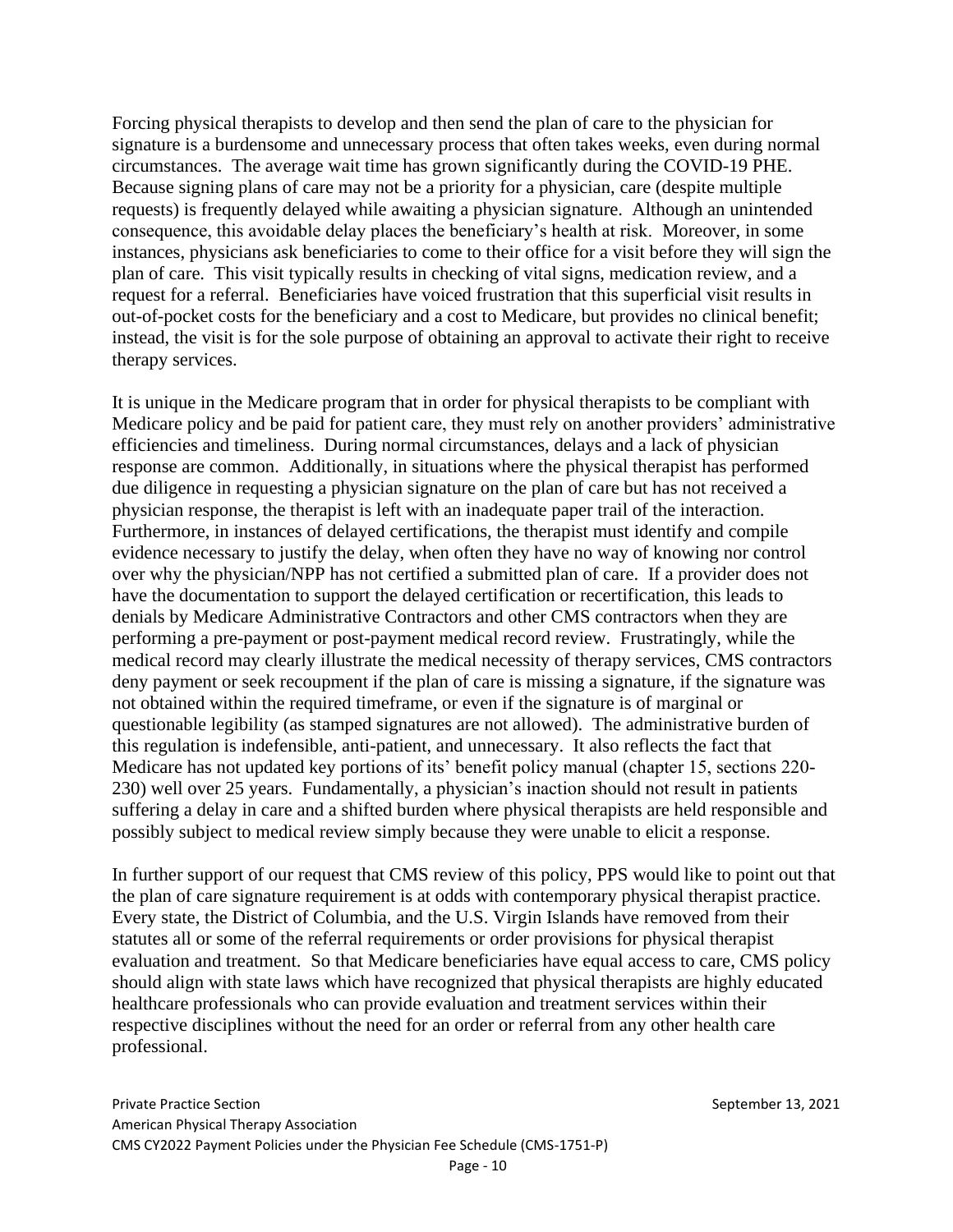PPS suggests that in cases where there is evidence in the record of the patient being under the care of a physician or NPP, such as the presence of an order for physical therapy care, the therapist would not be required to share the plan of care with the physician/NPP. However, if there is no evidence in the record of the patient being under the care of a physician, the physical therapist would be required to share the plan of care with the physician/NPP but not be required to obtain a dated signature. As such *PPS recommends that CMS eliminate the plan of care certification requirement*.

### **Physical therapy services should trigger In-Office Ancillary Services Exception Referral Options Disclosure Requirement**

Current law bars physicians from referring Medicare patients for certain designated health services (DHS) in which they have a financial interest. Section 1877(b)(2) of the Social Security Act, entitled "IOAS," sets forth an exception that permits a physician in a solo or group practice to order and provide DHS in the office, provided that certain criteria are met. The IOAS exception was originally created so that physicians could—within their offices, at the same time as the patient's visit —render non-complex services like X-Rays and simple blood tests which are useful for purposes of timely diagnosis and treatment. Allowing physicians to self-refer to physical therapy services was intended to reduce burden on patients but has instead led to inappropriate utilization of such services. Physical therapy services while important to achieve positive outcomes, are not integral to the physician's initial diagnosis and there is no prevailing quality of care need nor is an added patient convenience realized because patients must receive physical therapy treatments over the course of many days or weeks. According to a 2010 MedPAC report, only 3 percent of outpatient physical therapy services were provided on the same day as an office visit, only 9 percent within 7 days of an office visit, and only 14 percent within 14 days of an office visit.

Section 6003 of the Affordable Care Act (ACA) amended Section 1877(b)(2) of the Social Security Act to create a new disclosure requirement for the IOAS exception with respect to referrals for magnetic resonance imaging (MRI), computed tomography (CT), positron emission tomography (PET), and any other DHS specified under Section  $1877(h)(6)(D)$  of the Act<sup>7</sup> that the Secretary determines appropriate. Section 6003 also requires the referring physician inform a patient in writing at the time of the referral that the patient may obtain the service from a person other than the referring physician or someone in the physician's group practice as well as provide the patient with a list of suppliers who furnish the service in the area in which the patient resides; we will call this the "referral options disclosure requirement".

Despite input in 2010 from the APTA which pointed out the increasing number of "referral for profit" physical therapy service models appearing nationwide and recommending that CMS expand the application of the disclosure requirements to additional services like physical therapy, in the CY 2011 MPFS final rule<sup>8</sup> CMS took the position that "Section 6003 of the ACA does not grant the Secretary the authority to expand application of this disclosure requirement to DHS

Private Practice Section **September 13, 2021** American Physical Therapy Association CMS CY2022 Payment Policies under the Physician Fee Schedule (CMS-1751-P)

<sup>7</sup> https://www.ssa.gov/OP\_Home/ssact/title18/1877.htm

 $875$  FR 73616, finalized regulations at 42 CFR  $\S$  411.355(b)(7)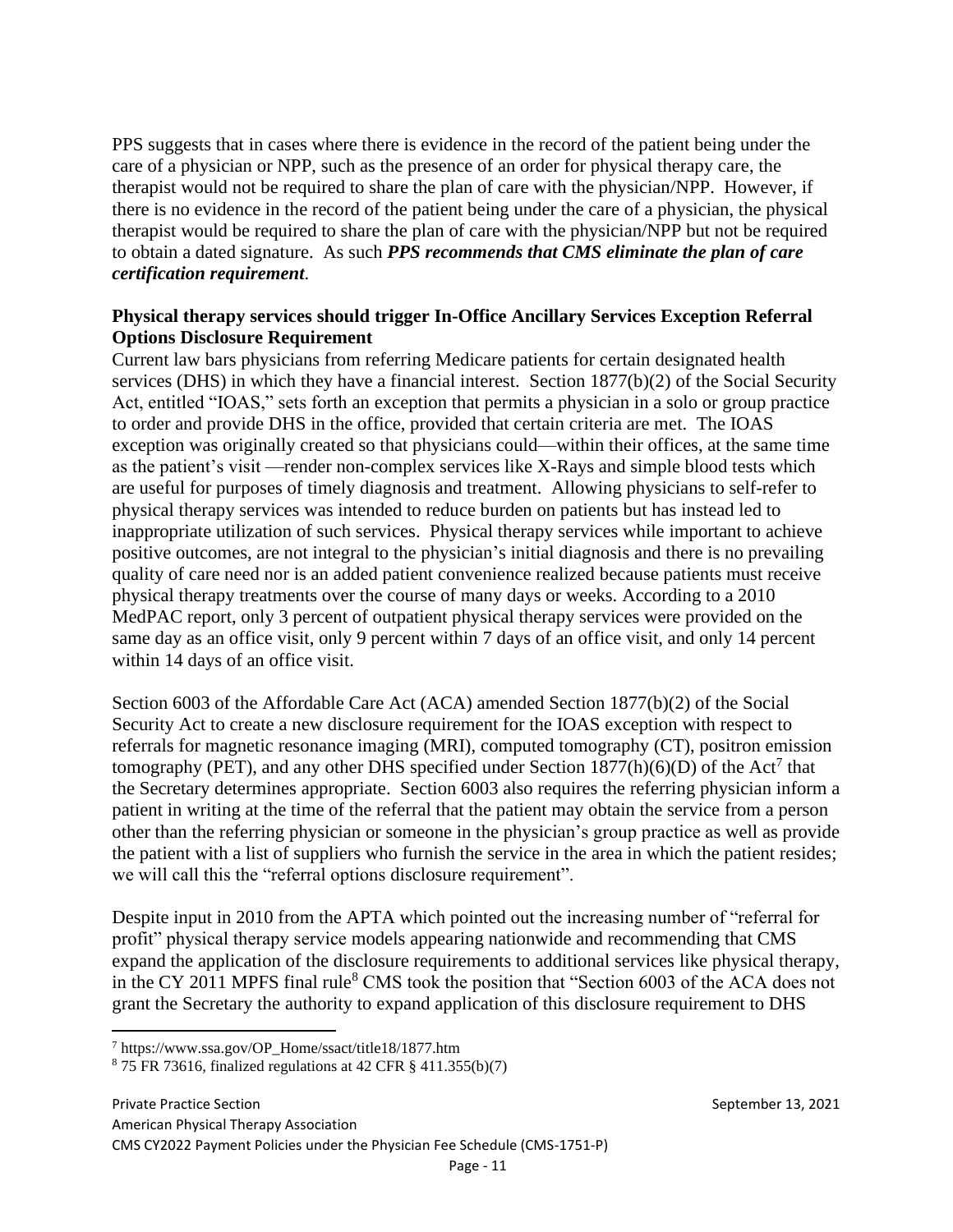other than those in Section 1877(h)(6)(D). The requested expansion to other DHS is beyond the Secretary's authority and cannot be accomplished via rulemaking."

PPS disagrees with CMS' rationale from 2011 and believes that Section 1877(b)(2) of the ACA does not limit the referral options disclosure requirement to only those DHS listed in Section 1877(h)(6)(D). Instead, PPS believes that Section 1877(b)(2) of the ACA grants the Agency the authority to expand the referral options disclosure requirement to any of the DHS exempted from the IOAS.

The GAO has found that the IOAS exception has resulted in increased financial gain for physician-owned practices while creating higher costs for patients by limiting patient choice<sup>9</sup>; the consumer often is unable to recognize this loss of choice, as no other option is offered nor required to be disclosed. Further, there is evidence that beneficiaries may receive higher-quality care—and therefore better outcomes—when able to choose their therapy provider. A 2015 study<sup>10</sup> on low back pain episodes of care found that non-self-referred episodes of care were far more likely to provide "active," or hands-on, services than self-referral episodes—52% compared with 36%. This, according to the study's authors, suggests the care delivered by physical therapists in non-self-referred episodes is more tailored to promote patient independence and a return to performing routine activities without pain. It is important to note that "passive" treatments, which are more likely found in self-referring episodes, can be performed by a person who is not a licensed physical therapist. The authors of this study also cite evidence that these passive physical therapy modalities are "ineffective" in treating low back pain when not combined with active services.

Adding physical therapy services to the list of DHS subject to the referral options disclosure requirement would empower patients to choose their providers, increase awareness of a potential conflict of interest, and aid CMS' efforts to ensure patients can make well-informed decisions about their care. Accordingly, *PPS recommends that CMS use their Section 6003 authority to require a referring physician to inform a patient in writing at the time of the referral that the patient may obtain the service from a person other than the referring physician or someone in the physician's group practice as well as provide the patient with a list of suppliers who furnish the service in the area in which the patient resides.* 

<sup>9</sup> US Government Accountability Office (2014, April). Medicare Physical Therapy: Self-Referring Providers Generally Referred More Beneficiaries by Fewer Services per Beneficiary (Publication No. GAO 14-270). https:/www.gao.gov/assets/670/662860.pdf. Accessed August 31, 2021.

<sup>10</sup> Jean Mitchell, PhD, Georgetown University, *Forum for Health Economics and Policies,* July 2015. Of note, this study highlights the difference in overall expenditures for episodes of care between self-referring and non-selfreferring physicians. The study examines the total insurer-allowed amounts for low back pain episodes of care and parses out expenditures on physical therapy only. On average, spending for services by self-referring providers was \$144 as opposed to only \$73 for services by non-self-referring providers. This is a significant difference for a very common episode of care.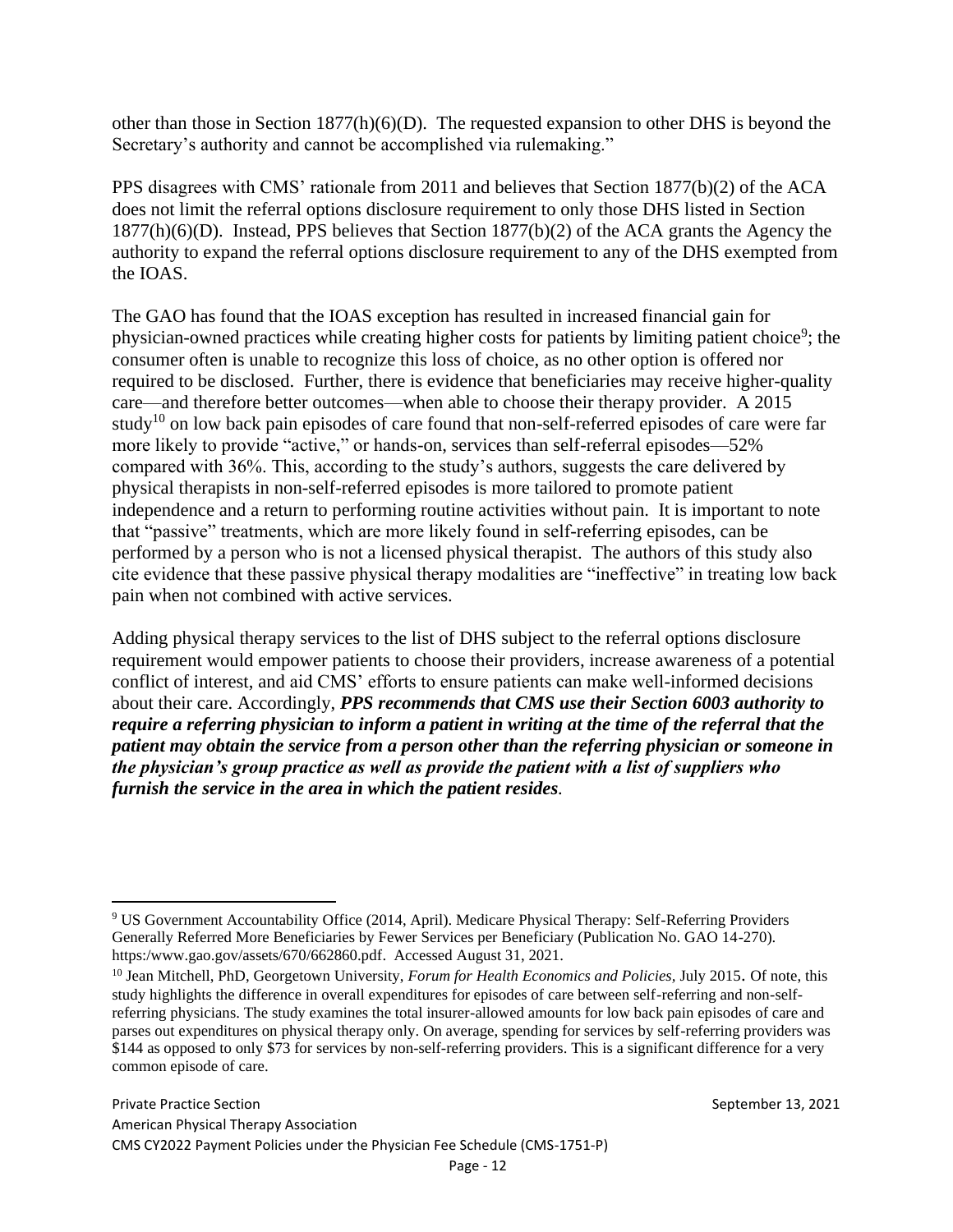# **QUALITY PAYMENT PROGRAM**

# **Support for QPP policies that reflect the realities of private practice physical therapists**

**Approve of maintaining low-volume threshold and continued reweighting policies** PPS thanks CMS for its continued inclusion of physical therapists in the Merit Based Incentive Payment System (MIPS). Further, PPS is pleased that CMS has chosen to continue the provisions of MIPS which are responsive to the realities of most private practice physical therapists—the low volume threshold exemption as well as limiting the reporting requirements and scoring of those who participate in MIPS to the Quality and Improvement Activities portions of the program. Under current law physical therapists are not required to participate in meaningful use (known as the Promoting Interoperability (PI) category in MIPS) and have not had access to the resources available to physicians and hospitals for implementing and using health information technology. As such, it would be inappropriate to score physical therapists on their use of an electronic health record and the score for PI should not be relevant to a physical therapist's MIPS final score until they receive federal financial support for such an investment particularly for those providers who fall in the low-volume threshold category. PPS appreciates that in this proposed rule, CMS has continued to exempt physical therapists from both the PI and Cost categories and has again reweighted the values of Quality (at 85%) and Improvement Activities (at 15%) for the final score.

# **Support Flexibility for Small Practices**

For the first time in this proposed rule, CMS notes that "given infrastructure and resource limitations within small practices, we believe it is appropriate to place more emphasis on a performance category that poses a reduced reporting burden such as the Improvement Activities performance category." As a result, CMS has proposed that for MIPS eligible clinicians in small practices when both the Cost and the Promoting Interoperability performance categories are reweighted to zero (as would be the case for physical therapists), that Quality will be weighted at 50% and Improvement Activities will be weighted at 50%. PPS commends CMS for recognizing the challenges of small practices. Many of our members would find this option appealing. However, as each small practice is different, *PPS suggests that CMS score small practices using both options (reweighting of Quality and Improvement Activities categories to 50% each and the standard reweighting option of Quality (85%) and Improvement Activities (15%), then use the better of the two scores for that small practice's final score. Additionally, PPS suggests that CMS to include both scores in the feedback reports shared with participating small practices.*

# **Request Detailed Feedback on High-Priority Measures and Complex Patient Bonus**

The feedback reports from CMS are appreciated, but it can be a challenge for providers to identify all of the factors that go into their final score. *PPS suggests that CMS provide sufficient information about which other types of providers were involved in the care of the patient or patient types who triggered the complex patient bonus*—within the limitations of patient confidentiality. PPS would also *suggest that feedback reports include detailed information about which and how many bonus points were earned as a result using high priority measures*. These details not only support the ongoing engagement of those who are participating in MIPS, but could also encourage the participation of others who are able to opt-in.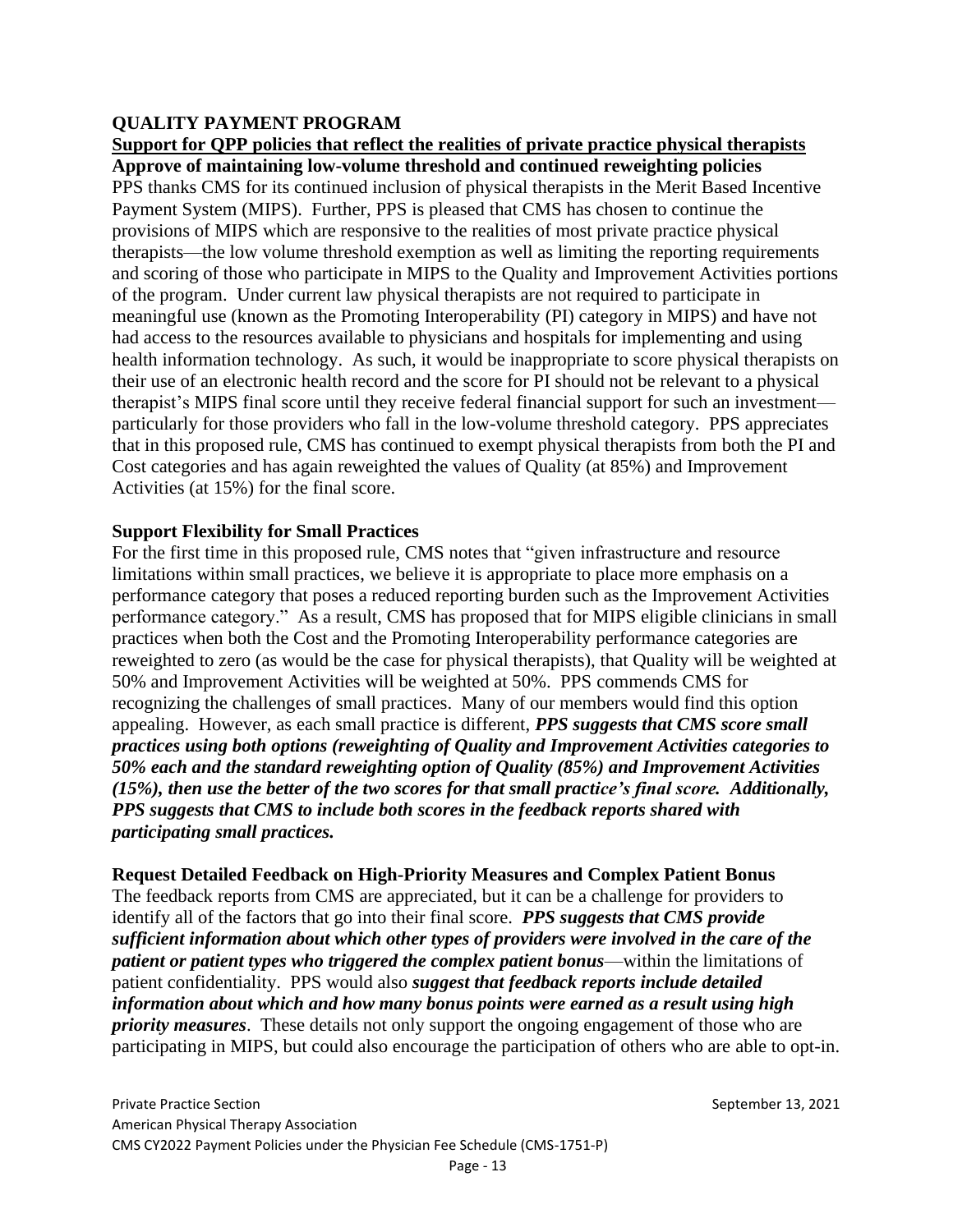### **Encourage Flexibility for Group Reporting**

Starting with the CY2022 MIPS performance period/2024 MIPS payment year, CMS is proposing that "small practices, excluding those participating in MIPS as part of a virtual group, must submit data as a group in any performance category to indicate that they wish to be scored as a group for Medicare Part B claims. CMS further explains that "once the group submits data to MIPS as a group, we would consider any available Medicare Part B claims measure submissions in calculating their quality performance category score."

Is CMS proposing to remove its policy of scoring individual providers both as an individual and as a group and then giving them the best result? If so, PPS suggests that if CMS is interested in encouraging providers to opt-in to MIPS then it should *retain the policy that enables providers use the better of the two results (scoring as an individual or a group) for their final score*. When considering this issue, it is important to keep in mind that providers who submit via a registry or QCDR are able to analyze their data prior to submission and anticipate their overall score while small practices who submit measures via Medicare Part B claims have significant challenges predicting their final MIPS scores.

### **Support Data Completeness and Performance Thresholds**

In line with statutory requirements for the QPP, CMS is proposing to require clinicians to meet a higher performance threshold to be eligible for incentives. CMS is proposing that for the 2022 performance/2024 payment year, MIPS eligible clinicians will need to achieve a final score equal to 75 points in order to receive a neutral MIPS payment adjustment. PPS supports the 15-point increase over last year's threshold. Furthermore, PPS fully supports the data completeness criteria threshold remaining at 70% for the 2022 performance period and increasing to 80% for 2023. In addition, because the PHE for COVID-19 is expected to remain in place through the end of the year, PPS also supports CMS' decision to continue the extreme and uncontrollable circumstances policy for the CY 2021 performance period/CY 2023 MIPS payment year.

### **Propose review of the Physical Therapy and Occupational Therapy Measure Set** Quality Measure #154 Falls: Risk Assessment

PPS has some questions about the Agency's proposal to remove Quality Measure #154 from the physical therapist/occupational therapist (PT/OT) specialty measure set. The rationale provided for removal is that it has a continued topped out status and a limited opportunity to improve clinical outcomes, yet the Agency has not suggested the removal of all other topped out measures. For example, Quality Measure #130 Documentation of Current Medications in the Medical Record is also a topped-out measure and has a 7-point cap for Medicare Part B claims, eCQM, and MIPS CQM collection types; but this measure is not being proposed for removal from the MIPS program.

Most concerning however is that upon removing Quality Measure #154, the Quality Measure #155 Falls: Plan of Care becomes impossible for physical therapists to report. This is because Measure #155 is a two-part measure which is paired with Measure #154: Falls: Risk Assessment. Functionally, the only way to report Measure #155 is if CPT II code 1100F is submitted in the numerator for Measure #154.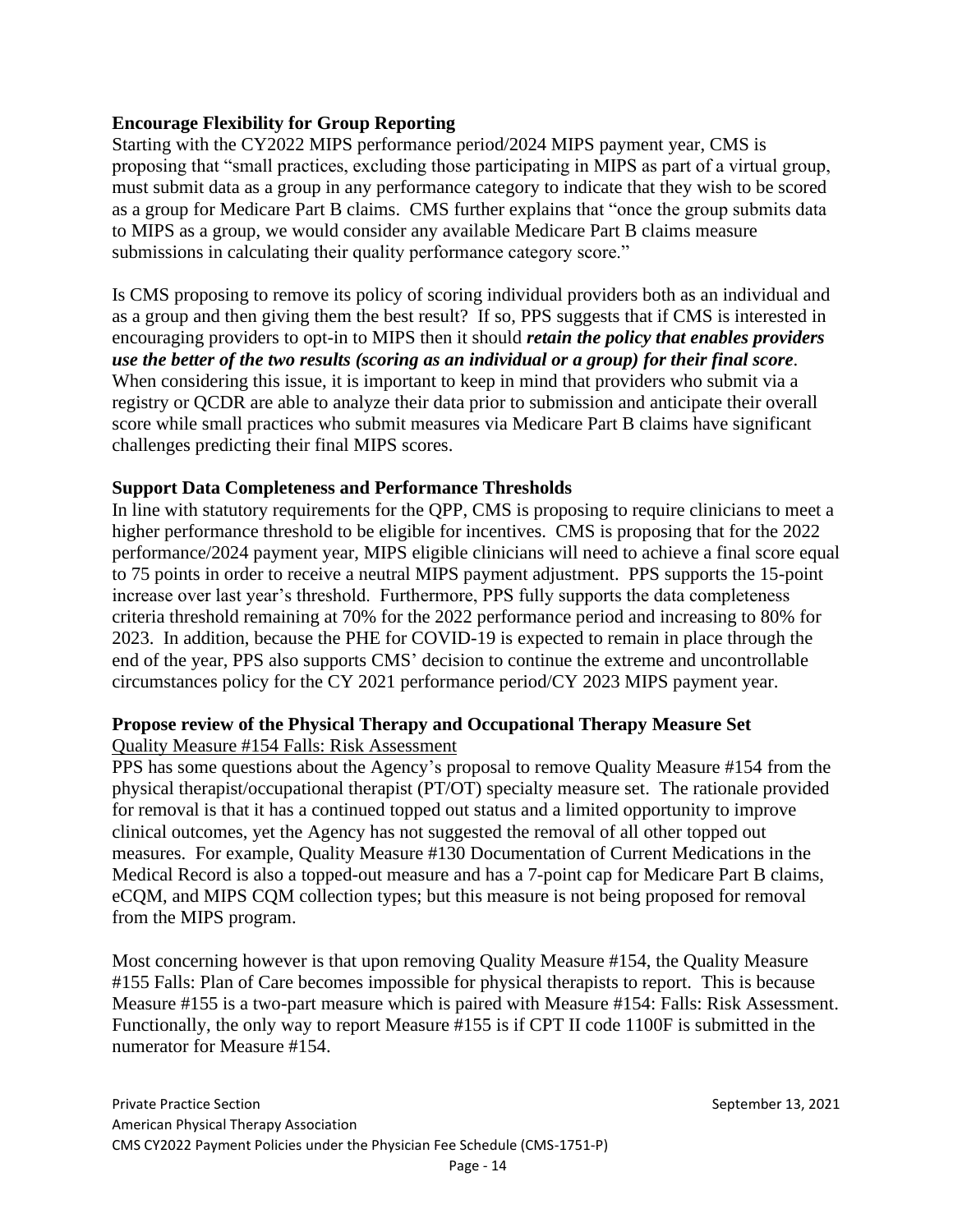According to the Centers for Disease Control and Prevention, falls among adults aged 65 and older are common, costly, and preventable; yet annually about 28% of seniors report falling (equaling roughly 36 million falls each year). Falls are the leading cause of fatal and nonfatal injuries among older adults<sup>11</sup>; while not all falls result in an injury, about 37% of those who fall reported an injury that required medical treatment or restricted their activity for at least one day (an estimated 8 million fall injuries)<sup>12</sup>. Physical therapists should be incentivized to implement the necessary physical therapy services to improve the flexibility, strength, balance, posture, proprioception, and/or kinesthetic awareness of those patients in order to reduce their risk for future falls. These therapy interventions will improve the patient's quality of life while also saving the Medicare program millions of dollars in preventable costs. Separately, if physical therapists do not have the ability to report this pair of Quality Measures (#154 and #155) during the 2022 MIPS Performance Period, those physical therapists who submit quality measures via Medicare Part B Claims would only have 6 Quality Measures to report. We suggest the Agency *retain Quality Measure #154 for the 2022 MIPS Performance Period so that physical therapists can continue to be able to identify patients who are at an increased risk for falls and continue to have 7 Quality measures to report via claims.*

Alternatively, if CMS is determined to remove Measure #154, then it must make an adjustment so that physical therapists can use the retained Quality Measure #318 Falls: Screening for Future Falls Risk. Currently Measure #318 can only be reported via eCQM; however, most physical therapists report quality measures via Medicare Part B Claims and MIPS CQM. In order for this option to be a true substitute and available to all physical therapists, it *would be necessary for the Agency to do two things: 1. change the Collection Type for Measure #318 to allow for Medicare Part B Claims and MIPS CQM Collection Types beginning with the 2022 MIPS Performance Period and; 2. link Measure #318 to Measure #155 in order to create a new twopart measure*.

### Quality measure #50

PPS also seeks clarification regarding the proposed removal of Quality measure #50 Urinary Incontinence: Plan of Care for Urinary Incontinence in Women Aged 65 Years and Older from the PT/OT measure set. The rationale for removal of measure #50 and the Agency's preference for quality measure #48 Urinary Incontinence: Assessment of Presence or Absence of Urinary Incontinence in Women Aged 65 Years and Older as a more widely applicable measure which can achieve a similar assessment goal makes sense; however, neither measure #48 nor #50 are currently part of the PT/OT specialty measure set. At the same time, in table C.6, CMS states that should measure #50 be retained, it "would update the denominator eligible encounters to add coding for Physical Therapy MIPS eligible clinician type and add the measure to the PT/OT specialty measure set." How can a measure be removed from a specialty measure set before it is included? Should measure #50 be retained, when would it be added to the PT/OT measure set? Or is CMS' preference to add measure #48 instead of measure #50 to the PT/OT specialty set?

<sup>11</sup> <https://www.cdc.gov/injury/wisqars/>

<sup>&</sup>lt;sup>12</sup> [https://www.cdc.gov/mmwr/volumes/69/wr/mm6927a5.htm?s\\_cid=mm6927a5\\_w](https://www.cdc.gov/mmwr/volumes/69/wr/mm6927a5.htm?s_cid=mm6927a5_w)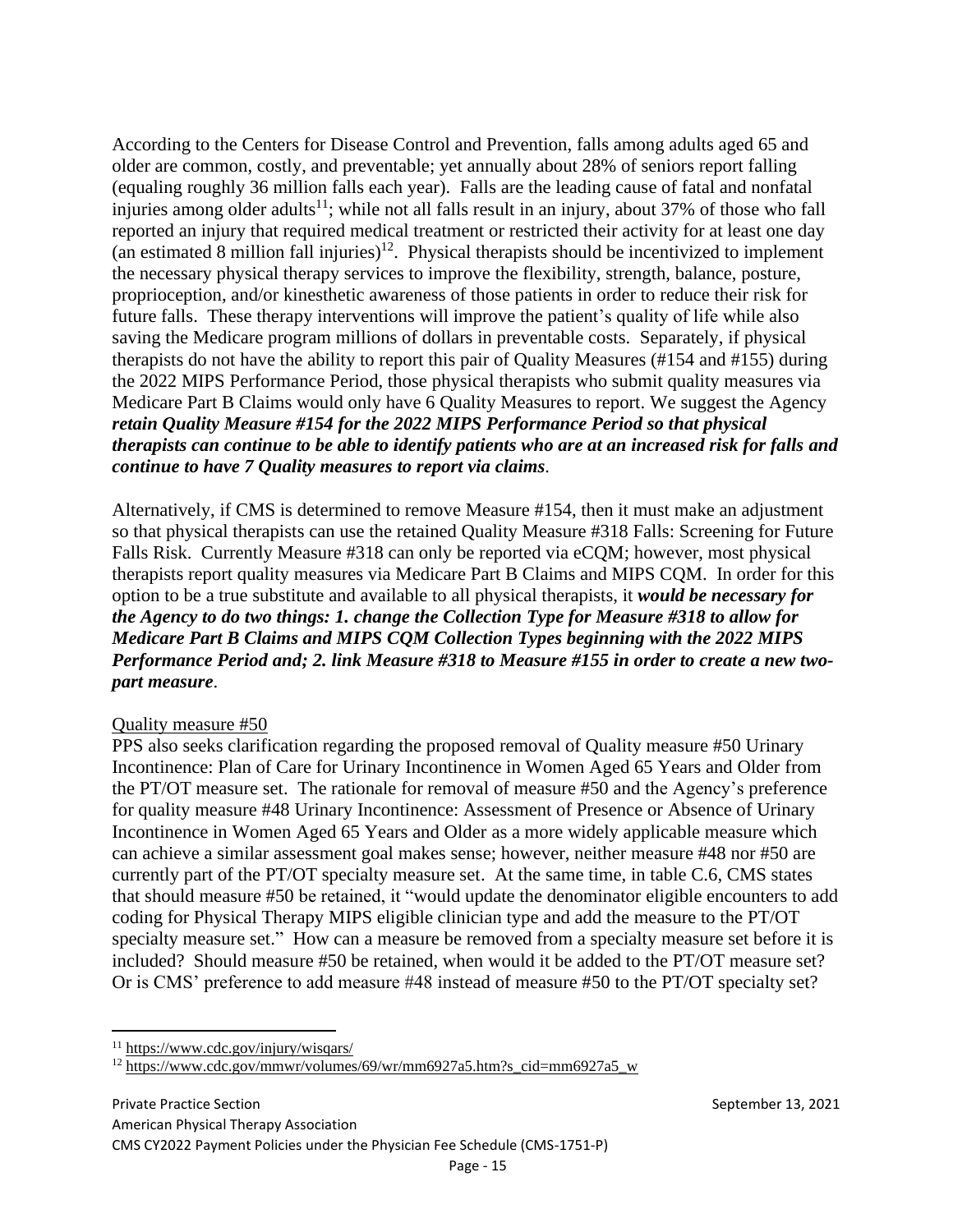# **Make MIPS Value Pathways accessible**

# Engage with stakeholders to produce relevant MVPs

While delaying the beginning of the MIPS Value Pathways (MVP) programs for another year to ensure more meaningful participation for clinicians and improved outcomes for patients, CMS has proposed its first seven MVPs. PPS is pleased that one of these seven MVP clinical areas lower extremity joint repair—could be relevant to our members, however we have a number of concerns. As currently envisioned, the MVP program does not seem likely to be accessible to physical therapists in private practice nor increase the ability of physical therapists to participate beyond the limited way in which they currently participate in the QPP. In order to create a functional program that achieves CMS' goals, PPS encourages the Agency to keep outpatient settings and non-physician clinician types such as private practice physical therapists in mind as they develop MVPs. If CMS is interested in attracting a wide range of provider engagement and participation in MVPs, *PPS suggests CMS engage with stakeholders such as private practice physical therapists in order to ensure that, when the program is ready to launch, it is accessible and valuable for specialty providers who presently struggle to find incentives to invest in MIPS participation*.

# Align Cost Measure Development and MVP Approval

Physical therapists have a critical role to play in caring for the millions of Americans with low back pain (LBP). PPS appreciates steps taken by CMS to create a "Wave 4" cost measure focused on LBP, but we are concerned that the process to approve MVPs may not be aligned with the work to develop a LBP cost measure. Because LBP is such a critical part of patient care and overall Medicare spend, *PPS encourages the Agency to coordinate efforts so that the initial work on approving a low back pain MVP is not put off until the cost measure is approved.*

Significant shared savings can result if an MVP enables early access to physical therapy care. Years ago PPS recognized that musculoskeletal rehabilitation was being targeted under alternative payment methodologies, including bundled payments, for musculoskeletal episodes of care and wanted to contribute to the effort. PPS then commissioned a study, "Impact of Physical Therapist Services on Low Back Pain Episodes of Care," (the Milliman study)<sup>13</sup> and shared the results with private payers across the country. Fundamentally, the Milliman study shows that starting physical therapy early results in lower overall costs. The conclusions of the Milliman study illustrate three main points: First, if a physician chooses to refer a patient to a physical therapist, referrals sent within the first 14 days result in lower costs and less use of invasive/higher cost procedures. Second, when accessing physical therapy for low back pain, direct access to physical therapy is the lowest cost method and results in a lower use of invasive/higher cost procedures. Third, recommended/active clinical patient care results in lower cost and quicker outcomes than with passive care. The study shows the value of restructuring payment policies to encourage better health outcomes at lower cost by allowing for early access to physical therapy or direct access. The APTA White Paper "Beyond Opioids: How Physical

<sup>13</sup> Available at<https://ppsapta.org/userfiles/File/ImpactofPhysicalTherapistServicesonLowBackPainEOC.pdf>